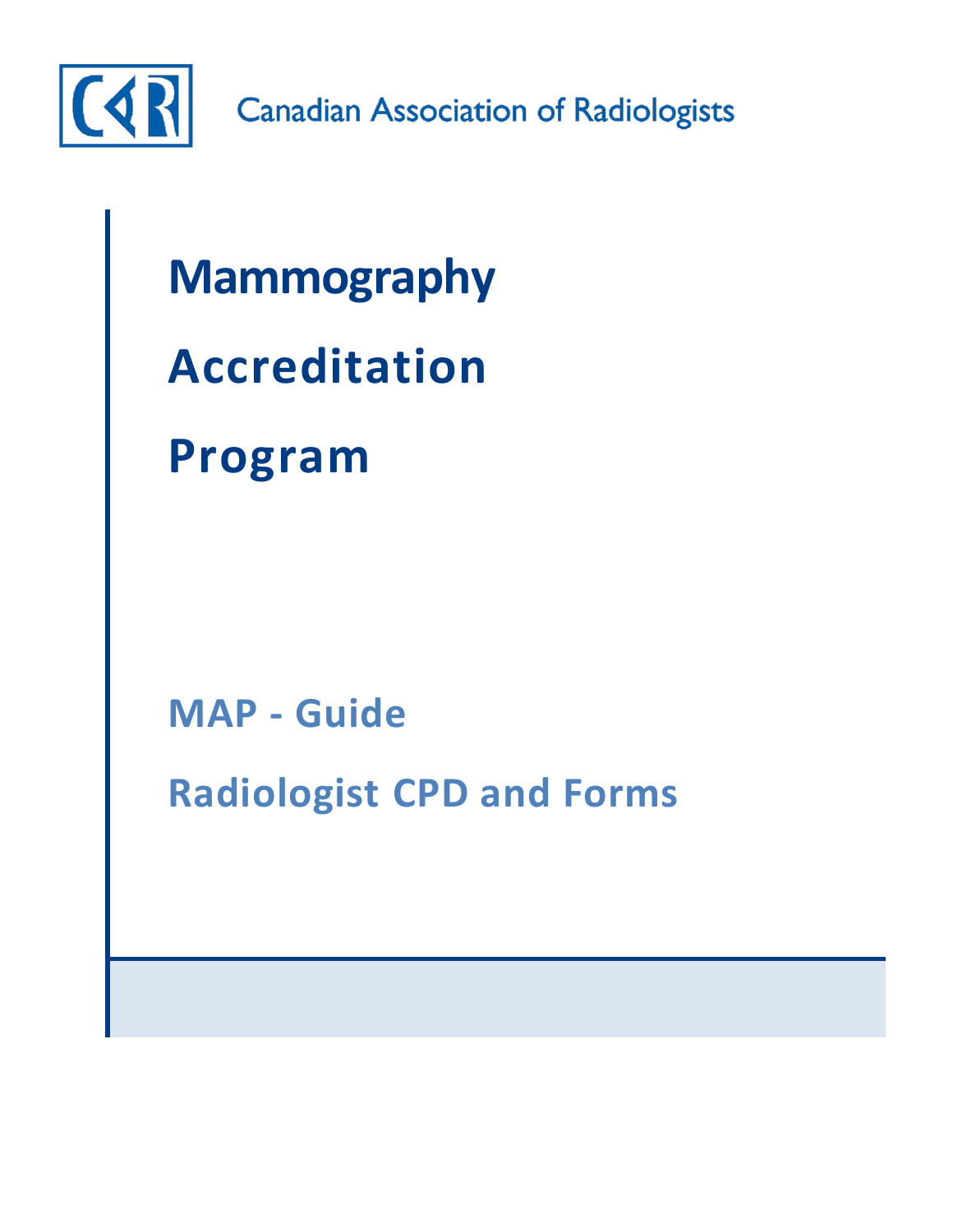## <span id="page-1-0"></span>**TABLE OF CONTENTS**

| 1.1 |                                                                             |  |
|-----|-----------------------------------------------------------------------------|--|
| 1.2 |                                                                             |  |
| 1.3 | MAMMOGRAPHY ACCREDITATION PROGRAM - ADDING CPD ACTIVITIES TO YOUR PROFILE 3 |  |
| 1.4 |                                                                             |  |
| 1.5 |                                                                             |  |
|     |                                                                             |  |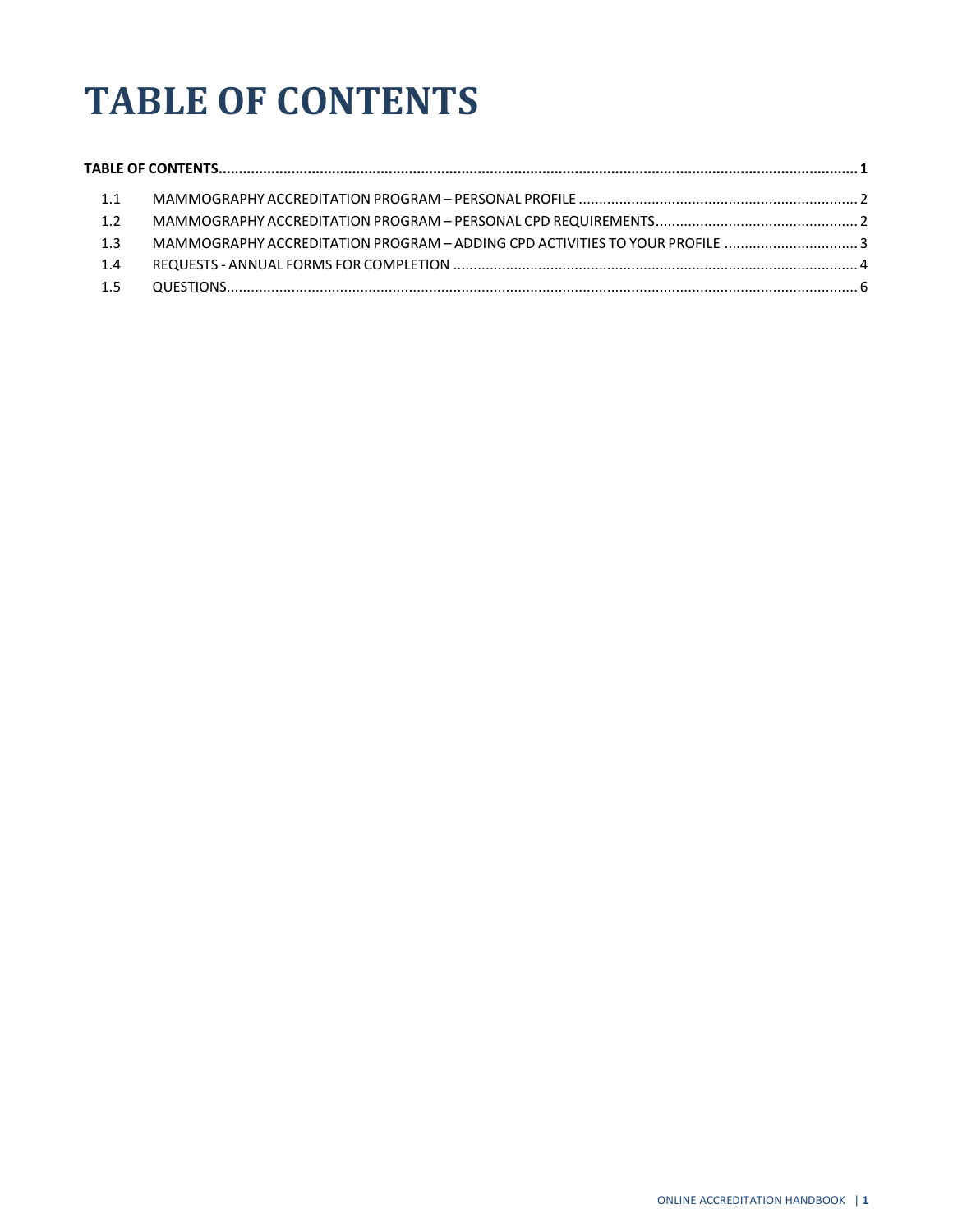### <span id="page-2-0"></span>**1.1 MAMMOGRAPHY ACCREDITATION PROGRAM – PERSONAL PROFILE**

The CAR MAP has provided you with a professional online account at **accred.car.ca**, where you are be able to keep track of your required Continuing Professional Development (CPD) credits and complete the required annual forms to fullfill the conditions for your approval within the MAP. Your approval status is carried across all facilities. Only MAP approved radiologists can interpret images from a MAP accredited unit.

The following guide overviews the sections of Continuing Professional Development (CPD) credits, the Consent to Participate form, the Annual Reads form and the Home Workstation form.

First time logging in? Go to accred.car.ca, click on "can't log in" at the bottom of the login window and the system will let you set your password.

## <span id="page-2-1"></span>**1.2 MAMMOGRAPHY ACCREDITATION PROGRAM – PERSONAL CPD REQUIREMENTS**

Radiologists must document 15 continuing professional development (CPD) breast related credits completed within the past 36 months. A minimum of 7.5 of those credits must be from accredited activities and substantiated with certificates of completion. In the CPD Information section of your profile's Home page, you will see your total number of qualifying (completed within the past 36 months) accredited and non-accredited CPD credits.



To view your CPD activities or add new CPD activities to your profile, click on "View CPD Detail"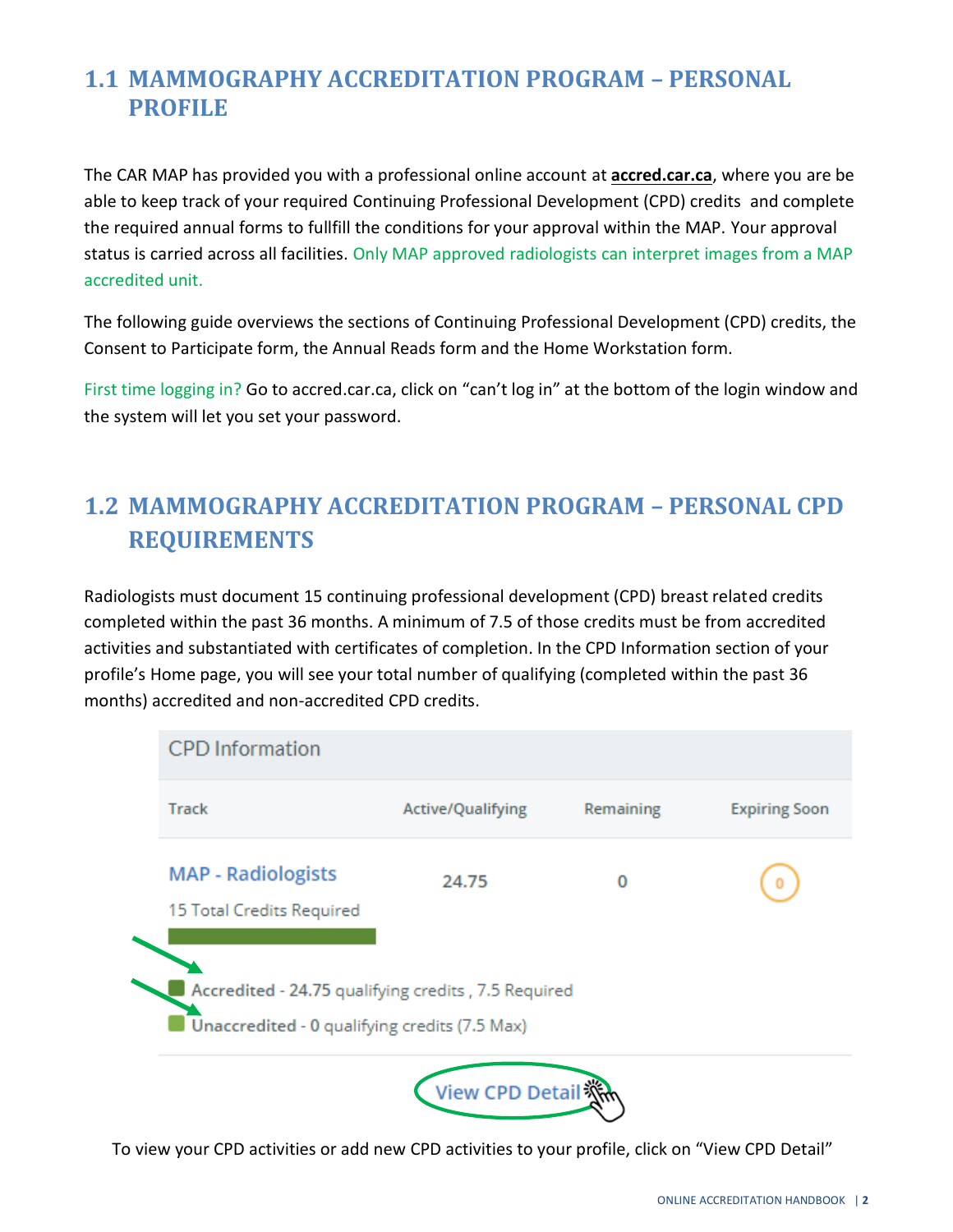## <span id="page-3-0"></span>**1.3 MAMMOGRAPHY ACCREDITATION PROGRAM – ADDING CPD ACTIVITIES TO YOUR PROFILE**

#### Click on "Add Activity"

| Home                                                                                                                                                                                                                                                                                                                                                                                                                                                            | Affiliations              | My Profile | <b>CPD Info</b> | Processes | Standards           | <b>Documents</b> |  |                        |                        |                     |
|-----------------------------------------------------------------------------------------------------------------------------------------------------------------------------------------------------------------------------------------------------------------------------------------------------------------------------------------------------------------------------------------------------------------------------------------------------------------|---------------------------|------------|-----------------|-----------|---------------------|------------------|--|------------------------|------------------------|---------------------|
|                                                                                                                                                                                                                                                                                                                                                                                                                                                                 |                           |            |                 |           |                     |                  |  |                        |                        |                     |
|                                                                                                                                                                                                                                                                                                                                                                                                                                                                 | □ Show Expired Activities |            |                 |           |                     |                  |  |                        |                        |                     |
|                                                                                                                                                                                                                                                                                                                                                                                                                                                                 | $\mathbf 0$               | $\bullet$  |                 |           | <b>Activity</b>     |                  |  | <b>Completion Date</b> | <b>Expiration Date</b> | <b>Credit Value</b> |
|                                                                                                                                                                                                                                                                                                                                                                                                                                                                 |                           |            |                 |           |                     |                  |  | 05/02/2021             | 05/02/2024             | 24.75 $\Theta$      |
|                                                                                                                                                                                                                                                                                                                                                                                                                                                                 |                           |            |                 |           | <b>CAR 2021 ASM</b> |                  |  |                        |                        |                     |
|                                                                                                                                                                                                                                                                                                                                                                                                                                                                 |                           |            |                 |           | Evidence            |                  |  |                        |                        |                     |
| Mammography Accreditation Program<br><b>MAP/PAM Radiologists/Radiologistes</b><br>Category<br>24.75<br><b>Active/Qualifying</b><br><b>Expiring Soon</b><br>Remaining<br>Conference - Accredited / Conférence agréée<br>Accredited/Agréés<br>15 Total Credits Required<br>Accredited/Agréés - 24.75 qualifying credits,<br>car-ASM21-certificate-attendance-form-v1.pdf<br>7.5 Required<br>Unaccredited/Non agréés - 0 qualifying credits<br><b>Add Activity</b> |                           |            |                 |           |                     |                  |  |                        |                        |                     |
|                                                                                                                                                                                                                                                                                                                                                                                                                                                                 |                           |            |                 |           |                     |                  |  |                        |                        |                     |
|                                                                                                                                                                                                                                                                                                                                                                                                                                                                 |                           |            |                 |           |                     |                  |  |                        |                        |                     |
|                                                                                                                                                                                                                                                                                                                                                                                                                                                                 |                           |            |                 |           |                     |                  |  |                        |                        |                     |

#### Select **Category** Type – Accredited or Non-Accredited

| Category |  |  |
|----------|--|--|
| Select   |  |  |

Select **Activity** Type – A default list of activities is provided. The Activity selection will prompt the subsequent required fields to open. The certificate of completion from an accredited activity is required and must be uploaded.

**Activity** 

Select category with activity options

Enter **Hours** (non-accredited activity) or **Total Credits** (accredited activity)

| Hours | <b>Total Credits</b> |  |  |  |
|-------|----------------------|--|--|--|
|       |                      |  |  |  |

Click on the **Completion** field and select the date as listed on your certificate of completion (accredited activity) or the date of the activity was completed (non-accredited activity).

| Completion |  |  |  |  |
|------------|--|--|--|--|
|            |  |  |  |  |

**Name:** Enter the title of the activity and the activity provider.

**Name**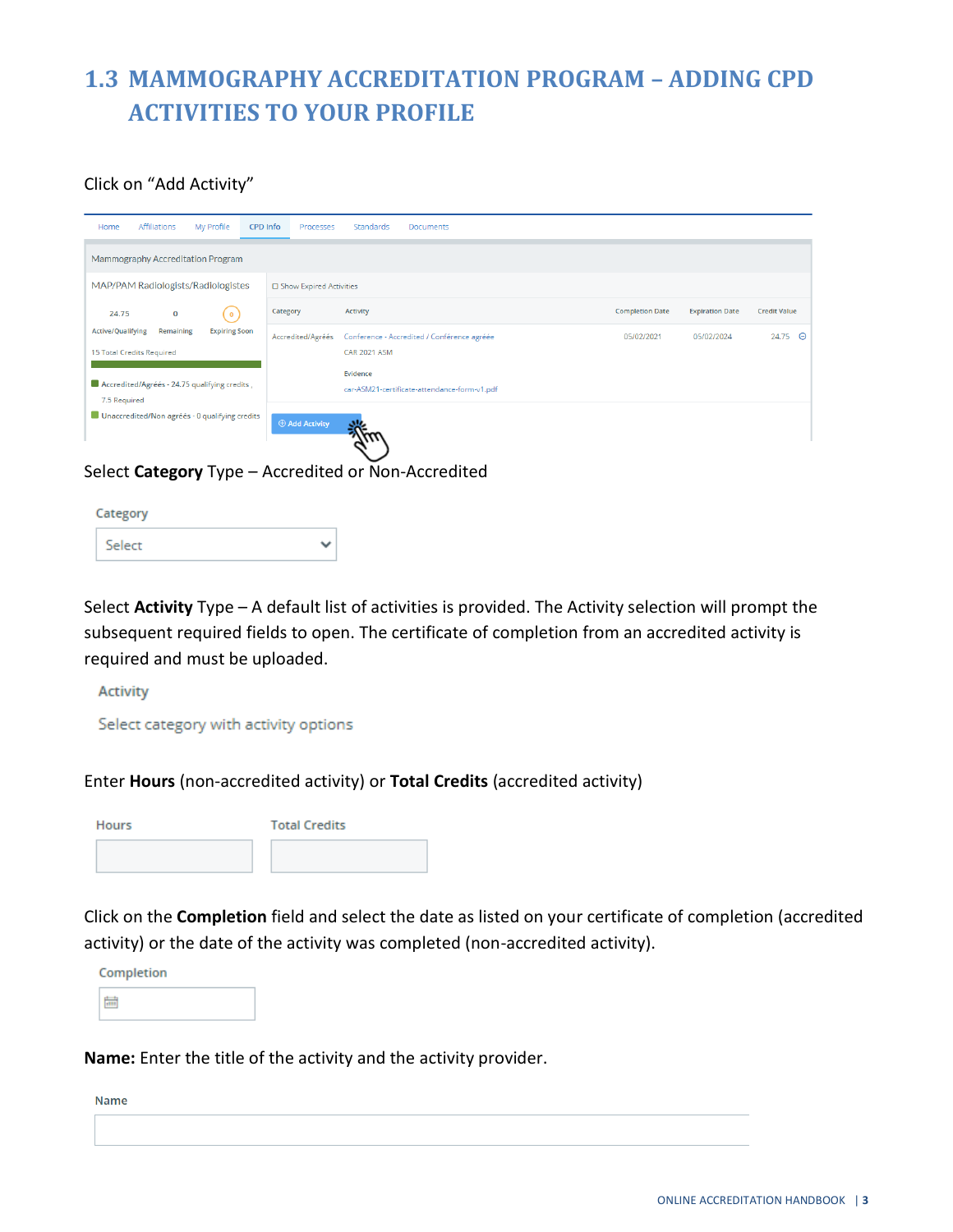**Evidence** – Mandatory for all accredited activities. Drag or upload the certificate of completion.

| Name                                            |  |
|-------------------------------------------------|--|
|                                                 |  |
| Drag or Upload your Evidence of Completion here |  |

Click **Save** once you have populated all required fields.



Once an activity is saved, you **will not** be permitted to make any edits. For any submission errors, you will need to remove the activity by clicking the  $\Theta$  icon. Should you need to re-submit the activity enter a new activity using the **Add Activity** button.

| Activity                    | <b>Completion Date</b> | Expiration Date Credit Value |                |
|-----------------------------|------------------------|------------------------------|----------------|
| Breast Symposium 2021 - CAR | 06/01/2021             | 06/01/2024                   | $6.75$ $\odot$ |

### <span id="page-4-0"></span>**1.4 REQUESTS - ANNUAL FORMS FOR COMPLETION**

Request forms are required to be completed annually as part of the approval process and are accessible through the home page **Requests** area.

Use the dropdown list provided, select the form, and click **Submit** to open the form.

| <b>Requests</b>                                           |        |
|-----------------------------------------------------------|--------|
| Please select the request you would like to submit        |        |
| Please select the request you would like to submit        |        |
| MAP/PAM - Personal Workstation/Poste de travail personnel | Proces |
| <b>MAP/PAM Annual Reads/lectures Annuelles</b>            |        |
| MAP/PAM - MRT Consent to participate/TRM Consentement     |        |

#### **REQUIRED FORMS TO COMPLETE:**

- **MAP/PAM - Radiologist Consent/Consentement du radiologiste**
- **MAP/PAM – Annual Reads/Lectures annuelles**
- **MAP/PAM – Personal Home Workstation/Poste de travail personnel (if applicable)\***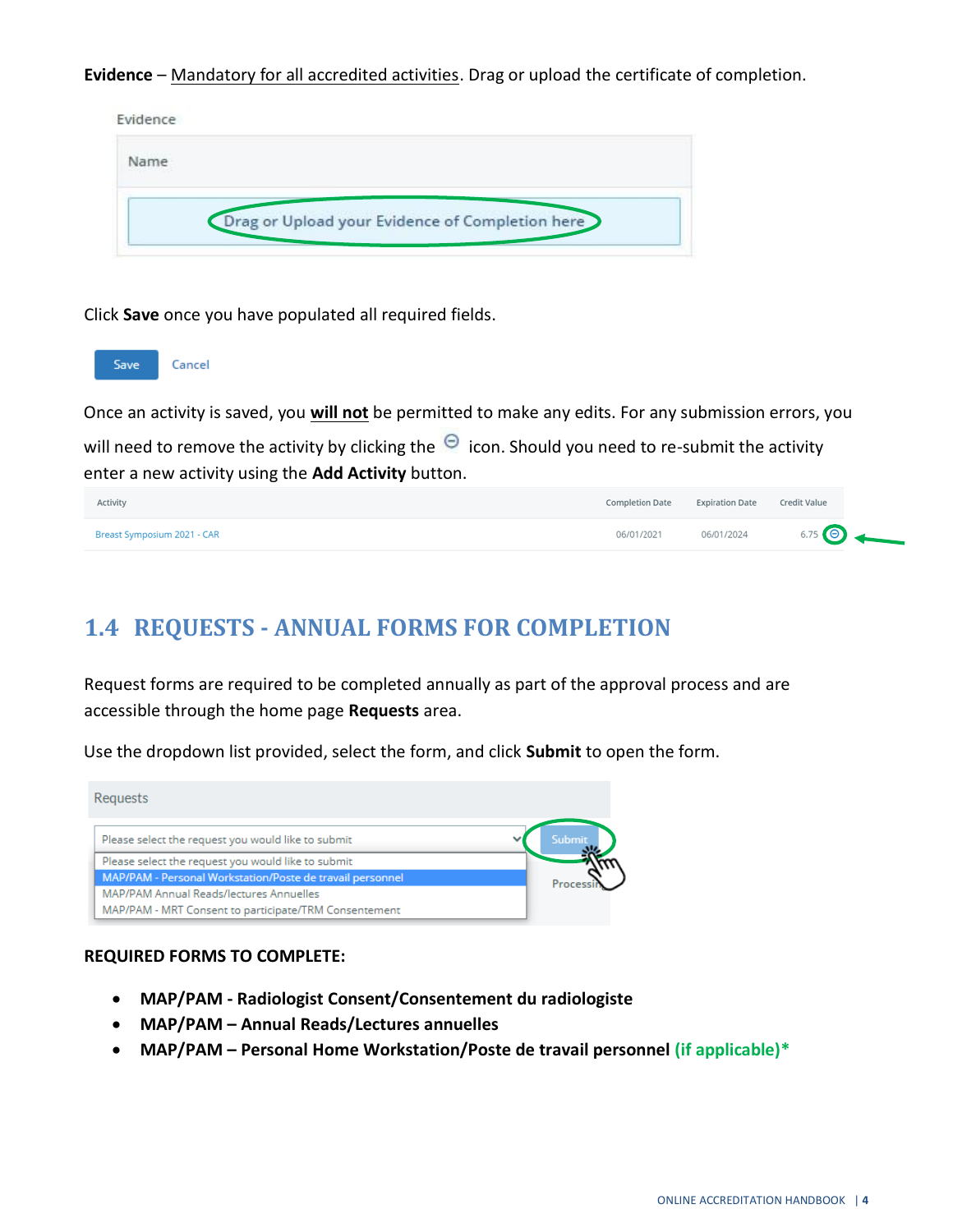Once a form is completed, click **Submit** or **Save** if you are not ready to submit but want to save your details. You will be able to return to the form to make edits/updates. If **Abandon** is selected, your details will not be saved and the form removed from your list of forms created. The **X** at the top righthand side of the form will close the form without saving any details.



If you have saved your form the status will be listed as **Processing**. You will need to return to the form and click **Submit** to have the status update to **Completed**. You will be able to view the completed form, but unable to make any changes. If any changes are needed, contact map@car.ca.

| Requests |                                                                                    |              |            |
|----------|------------------------------------------------------------------------------------|--------------|------------|
|          | Please select the request you would like to submit                                 | $\checkmark$ | Submit     |
| E        | <b>MAP/PAM Annual Reads/lectures Annuelles</b><br>Created on 06/25/2021            |              | Processing |
| E        | MAP/PAM - Personal Workstation/Poste de travail personnel<br>Created on 06/25/2021 |              | Processing |
| E        | <b>MAP</b> - Radiologist Consent to Participate<br>Created on 06/24/2021           |              | Processing |

#### **\*MAP – Personal Workstation/Poste de travail personnel Form**

**If you are working from a home workstation(s) you are required to complete this form**.

• To add a home workstation Click **Add additional workstation**